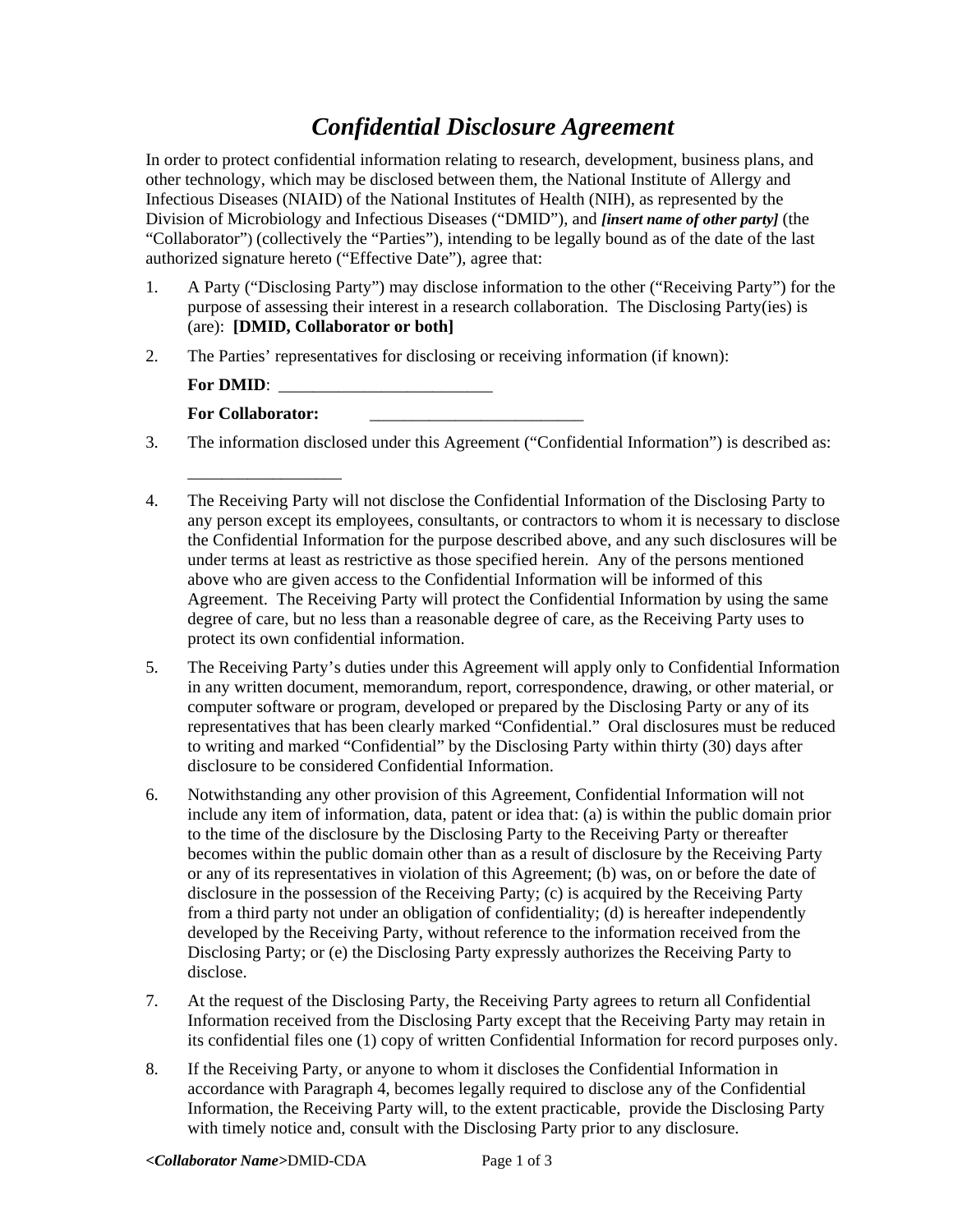- 9. It is acknowledged that nothing herein will deem to constitute, by implication or otherwise, the grant to either Party by the other of any license or other rights under any patent, patent application or other intellectual property right or interest.
- 10. It is acknowledged and agreed by both Parties that each represents to the other Party that each Official signing this Agreement has authority to so do
- 11. The illegality or invalidity of any provision of this Agreement will not impair, affect or invalidate the other provisions of this Agreement.
- 12. This Agreement is to be made under and will be construed in accordance with Federal laws as applied by the Federal Courts in the District of Columbia, and constitutes the entire understanding between the Parties with respect to the subject matter hereof and merges any and all prior agreements, understandings and representations with respect to the subject matter hereof. The Agreement may not be superseded, amended or modified except by written agreement between the Parties.
- 13. This Agreement will control Confidential Information disclosed only between the Effective Date and six (6) months thereafter and will otherwise remain in effect for three (3) years from the Effective Date.
- 14. Each Party has caused this Agreement to be executed on its behalf in counterparts, each of which shall be deemed an original, and all of which, taken together, shall constitute one and the same instrument. This Agreement shall be effective upon full execution by facsimile, by PDF, or original, and a facsimile or scanned electronic signature shall be deemed to be and shall be as effective as an original signature.

| Collaborator<br>Address                                             | <b>National Institute of Allergy and Infectious</b><br><b>Diseases</b><br><b>Division of Microbiology and Infectious</b><br><b>Diseases</b><br>6610 Rockledge Drive<br>Bethesda, MD 20817 |
|---------------------------------------------------------------------|-------------------------------------------------------------------------------------------------------------------------------------------------------------------------------------------|
| Authorized Signature:                                               | Authorized Signature:                                                                                                                                                                     |
| <u> 1989 - Johann Barn, amerikansk politiker (d. 1989)</u><br>Name: | Carole Heilman, Ph.D.<br>Director, Division of Microbiology and<br><b>Infectious Diseases</b><br>National Institute of Allergy and Infectious<br><b>Diseases</b>                          |
|                                                                     | Mailing Address for Notices:<br>Room 4612<br>6610 Rockledge Drive<br>Bethesda, MD 20817<br>301-402-2126                                                                                   |